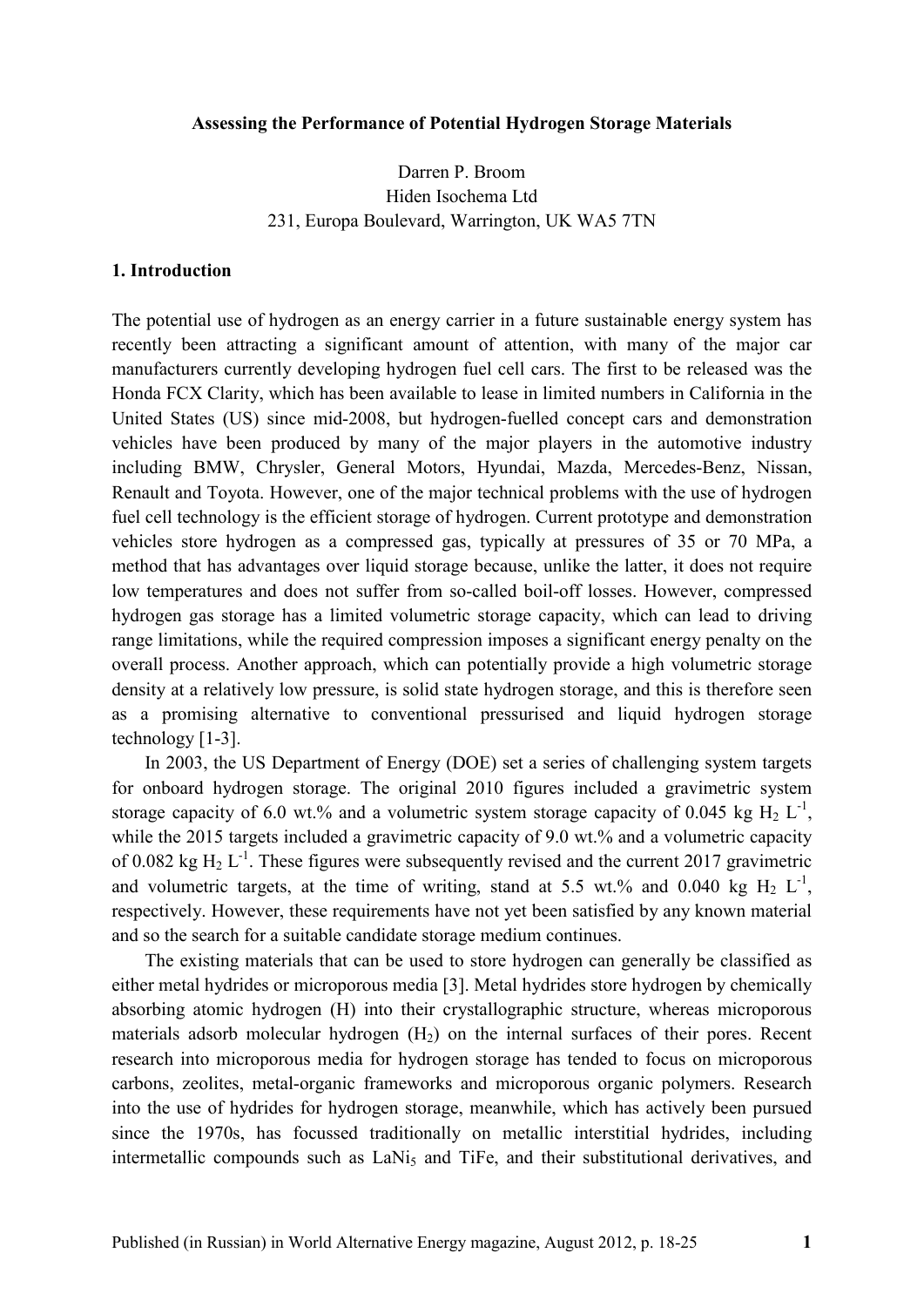vanadium-based solid solution alloys [4]. More recently, however, researchers in this area have been concentrating on complex hydrides, such as NaAlH<sub>4</sub>, LiBH<sub>4</sub> and the Li-N-H system, because of the higher gravimetric hydrogen storage capacities exhibited by these compounds.

One significant advantage of using metal hydrides for solid state hydrogen storage is the impressive volumetric storage densities that can be achieved with this class of material. Such densities can generally exceed that of liquid hydrogen. However, the challenge of reaching a sufficient gravimetric storage density can be appreciated by considering the wt.% capacity of one of the prototypical intermetallic hydrides,  $\text{LaNi}_5\text{H}_x$  (where *x* expresses the atomic hydrogen content per formula unit). Even though this material can achieve a hydrogen-tometal ratio greater than unity at moderate temperatures and pressures, its reversible gravimetric storage capacity is only around 1.25 wt.%, due to the low atomic mass of hydrogen and the relatively high atomic masses of La and Ni. It is also important to note that the DOE targets, and the important parameters for practical applications, apply to an entire storage system, not just the material itself. Reversible capacities on a materials basis therefore have to be considerably higher than the DOE targets, in terms of both volumetric and gravimetric density, in order to satisfy the overall storage system requirements.

When assessing the performance of potential hydrogen storage materials, a meaningful comparison of the capabilities of different candidates is not particularly straightforward due to the considerable interplay between the different storage properties of each type of material. The task is additionally hindered by the differing definitions of hydrogen storage capacities commonly used in each case and the significantly different hydrogen adsorption or absorption behaviour of each class of material as a function of temperature and hydrogen pressure. The simple comparison of the gravimetric capacities of different materials, for example, is not sufficient to determine, conclusively, whether one is superior to another. Furthermore, hydrogen sorption measurements can be susceptible to significant amounts of experimental error, which can add further uncertainties to the process of comparing different potential candidates. In this article, we will therefore address some of the issues surrounding the experimental characterisation of potential hydrogen storage materials and the assessment of their performance. We begin, in the next section, by introducing the different types of materials that are currently being considered for hydrogen storage applications before discussing, in Sect. 3, the important properties for practical hydrogen storage, with a focus on mobile (transportation) applications. The experimental laboratory or analytical methods used for their characterisation will then be introduced. In Sect. 5, we then discuss some of the factors that can affect the experimental determination of the hydrogen storage properties of materials, before concluding with a brief discussion of the issues addressed and future research directions in this area.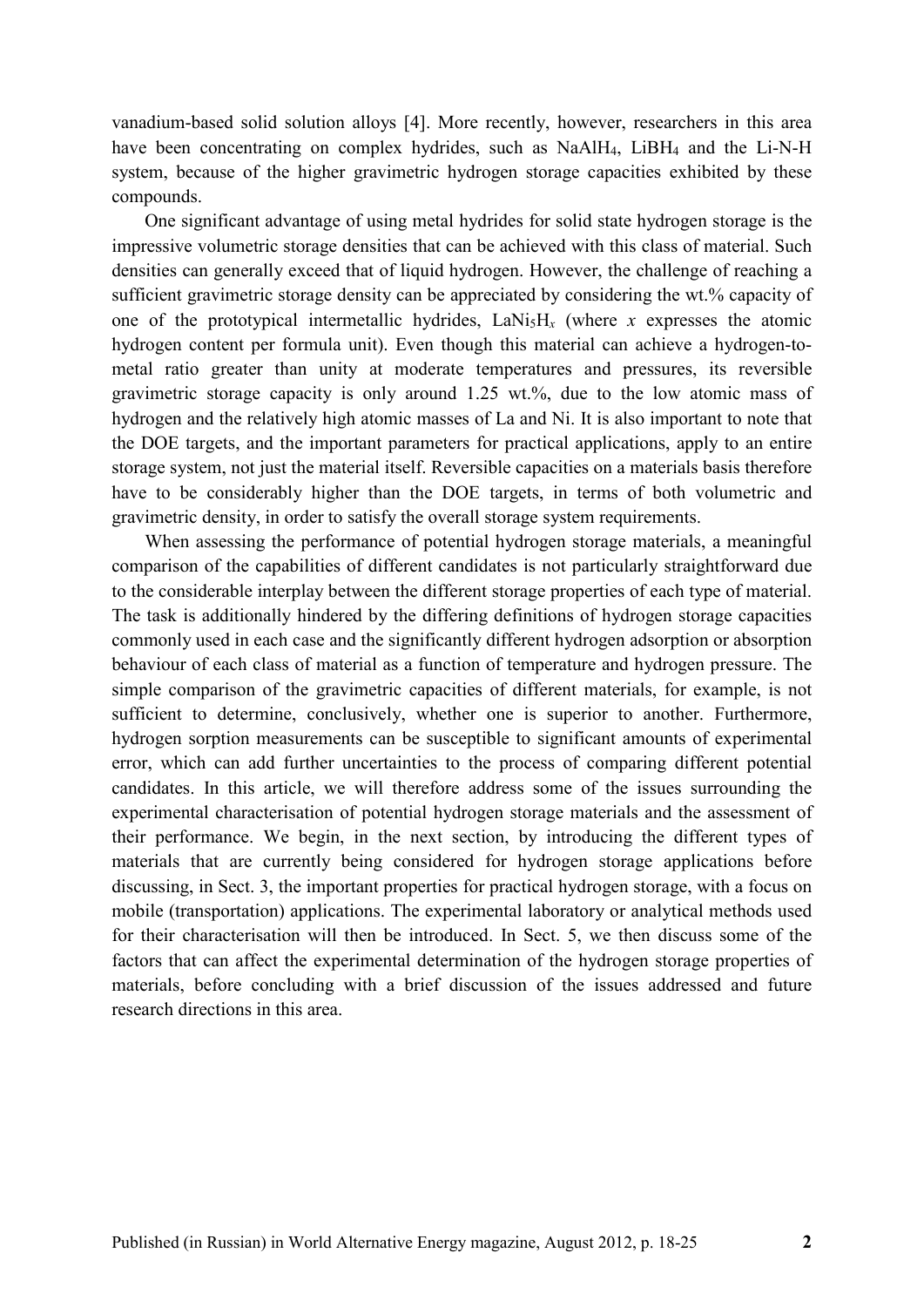### **2. Potential Hydrogen Storage Materials**

#### **2.1. Microporous Materials**

Microporous materials adsorb molecular hydrogen. The term *adsorption*, as opposed to *absorption*, has traditionally been reserved for surface processes, which in the case of hydrogen can include the non-dissociative physical adsorption (*physisorption*) of H<sub>2</sub> and the chemical adsorption (*chemisorption*) of atomic hydrogen (H). Adsorptive hydrogen storage tends to involve physisorption, and it relies on the large internal surface areas and pore volumes of microporous materials. Another crucial factor is pore size, which according to the International Union of Pure and Applied Chemistry (IUPAC) classification scheme [5] is less than 2 nm for micropores. Pores of this dimension tend to adsorb significant amounts of hydrogen, under certain conditions of temperature and pressure, due to the overlap of the adsorption potentials of the opposing pore walls.

Several types of microporous material have been investigated for hydrogen storage. Synthetic zeolites, which are crystalline aluminosilicates, tend not to exhibit the gravimetric capacities required for mobile applications and appear unlikely to be able to satisfy the demands of a practical mobile store. Microporous carbons, on the other hand, have shown considerable potential, particularly due to more recent advances in their synthesis through templating techniques. Two recent examples are zeolite-templated carbons and carbidederived carbons, both of which possess more clearly defined pore size distributions than traditional activated carbons and carbon molecular sieves; zeolite-templated carbons, in particular, have been reported to exhibit particularly high gravimetric hydrogen storage capacities, which can exceed 8 wt.% [6].

Metal-Organic Frameworks (MOFs) form a relatively new class of porous material, and have attracted a great deal of attention for adsorptive hydrogen storage since the first report of their use for this purpose in 2003 [7]. The intense interest in these inorganic-organic hybrid solids [8] has resulted in a vast array of new compounds being reported in the literature, and the hydrogen storage properties of hundreds of MOFs have been investigated over the last few years [9]. New MOFs exhibiting particularly high hydrogen storage capacities include MOF-210 [10] and NU-100 [11]. These two compounds have reported gravimetric hydrogen adsorption capacities of 176 mg  $g^{-1}$  and 164 mg  $g^{-1}$ , respectively.

Microporous organic polymers, meanwhile, include amorphous materials, such as Hyper-Crosslinked Polymers (HCPs) and Polymers of Intrinsic Microporosity (PIMs), and the crystalline organic analogues of MOFs, known as Covalent Organic Frameworks (COFs). The latter have been reported to possess gravimetric hydrogen storage capacities exceeding 18 wt.%, although these theoretical figures are for materials with large pore volumes, which unfortunately exhibit relatively poor volumetric capacities as a result.

Compared to the DOE targets, it can be seen that some of these adsorptive gravimetric capacities are very impressive. The main drawback of adsorptive hydrogen storage, however, is the low temperature required in order for substantial adsorption to occur, and much of the recent research, particularly on MOFs, has focussed on approaches to increasing the temperature at which significant amounts of hydrogen is adsorbed. The long term viability of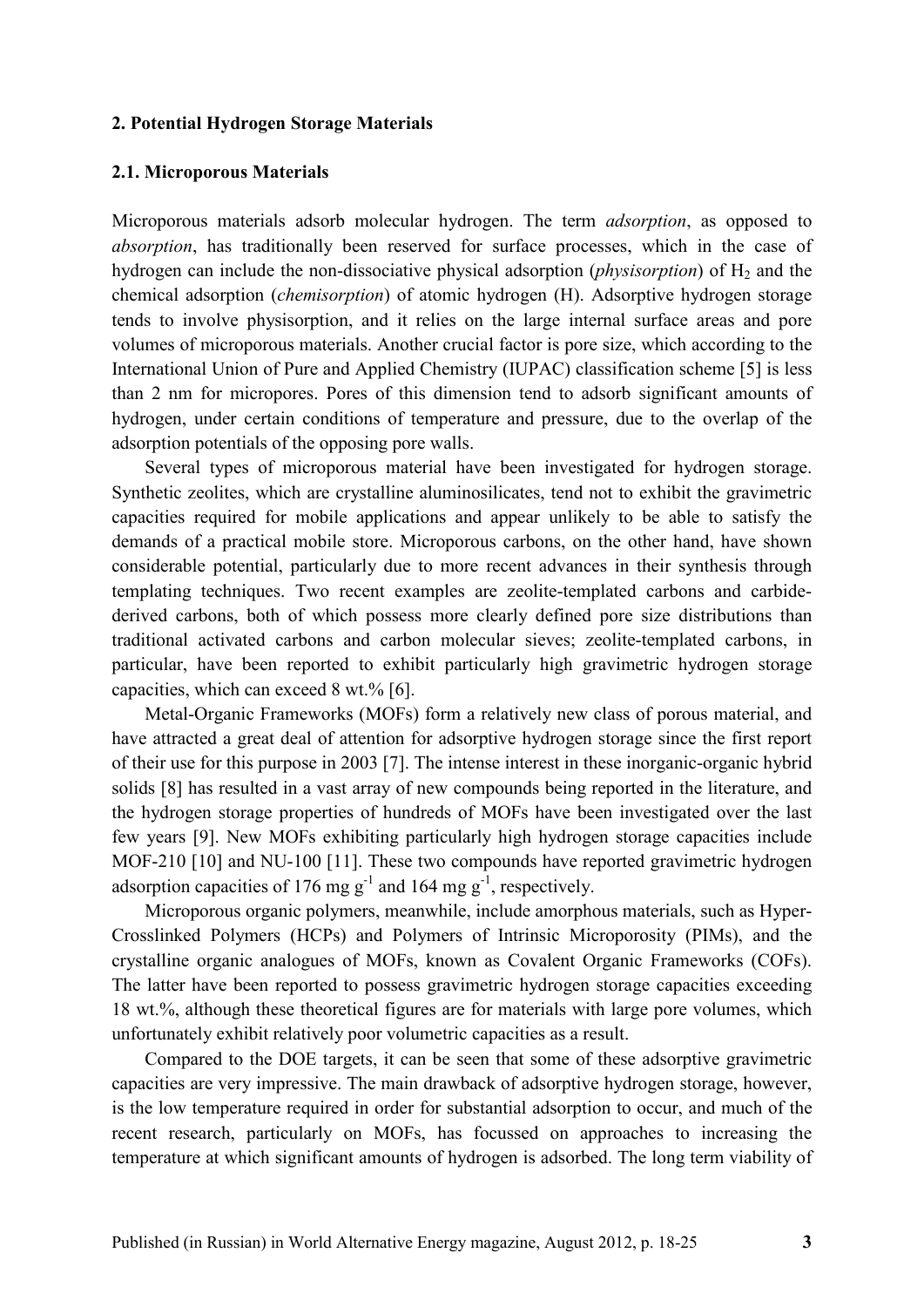porous hydrogen storage materials is therefore likely to depend, to a certain extent, on the amount of progress made in this specific area.

# **2.2. Hydrides**

Conventional metal hydrides, which have been studied for many years and include host materials such as Pd, LaNi<sub>5</sub> and TiFe, generally exhibit gravimetric storage capacities that are too low for mobile applications. However, a number of specific compositions, or substitutional derivatives, satisfy many of the practical requirements very well, in terms of their cyclic stability, absorption and desorption kinetics, and operating temperatures and pressures. For example, in the 1980s, a fleet of Daimler cars and vans operated using the nonstoichiometric compound  $Ti<sub>0.98</sub>Zr<sub>0.02</sub>Cr<sub>0.05</sub>V<sub>0.43</sub>Fe<sub>0.09</sub>Mn<sub>1.5</sub>$  for hydrogen storage purposes, even though this material has a gravimetric storage capacity of only 1.8 wt.%. Since the late 1990s, however, hydrogen storage material research has increasingly focussed on the socalled *complex hydrides*. These materials bind hydrogen in complexes as part of their structure, which upon desorption then decompose into two or more products, one of which is gaseous molecular hydrogen. This is in contrast to the conventional metal hydrides mentioned above in which hydrogen occupies interstitial sites in the host metallic lattice, which stays relatively intact throughout the reversible hydrogen absorption and desorption process.

The main types of complex hydride are Ti-doped NaAlH<sub>4</sub>, LiBH<sub>4</sub> and the Li-N-H system, although there are many variants and derivatives that are currently the subject of a significant worldwide research effort [12]. Of these, LiBH<sub>4</sub> has the highest storage capacity, as it contains 18.5 wt.% of hydrogen, but the decomposition temperature is too high for practical purposes. Many mixed compositions and modified (destabilised) composites are, however, currently under investigation. The high temperatures required for hydrogen absorption and desorption, and the slow kinetics of both processes, remain a problem for the majority of these materials, perhaps with the exception of Ti-doped NaAlH4, although this material does not exhibit a particularly high reversible gravimetric hydrogen storage capacity. It is nonetheless worth noting that the seminal discovery in the mid-1990s, by Bogdanović and Schwickardi [13], of the remarkable effect that Ti-based dopants have on the reversibility of the hydrogen sorption process in NaAlH4 was one of the main drivers behind the extensive research effort into hydrogen storage by complex hydrides that continues today. MgH<sub>2</sub>, meanwhile, is another hydride with a high hydrogen storage capacity (7.6 wt.%) that has been attracting a significant amount of attention for a number of years. However, although doping and nanostructuring, primarily through the use of mechanical milling, improves its storage performance, the high operating temperatures and slow kinetics still unfortunately hinder its practical use.

### **3. Important Hydrogen Storage Properties**

As we have seen, the US DOE has defined a number of ambitious hydrogen storage targets. These cover most of the key properties required for effective hydrogen storage performance.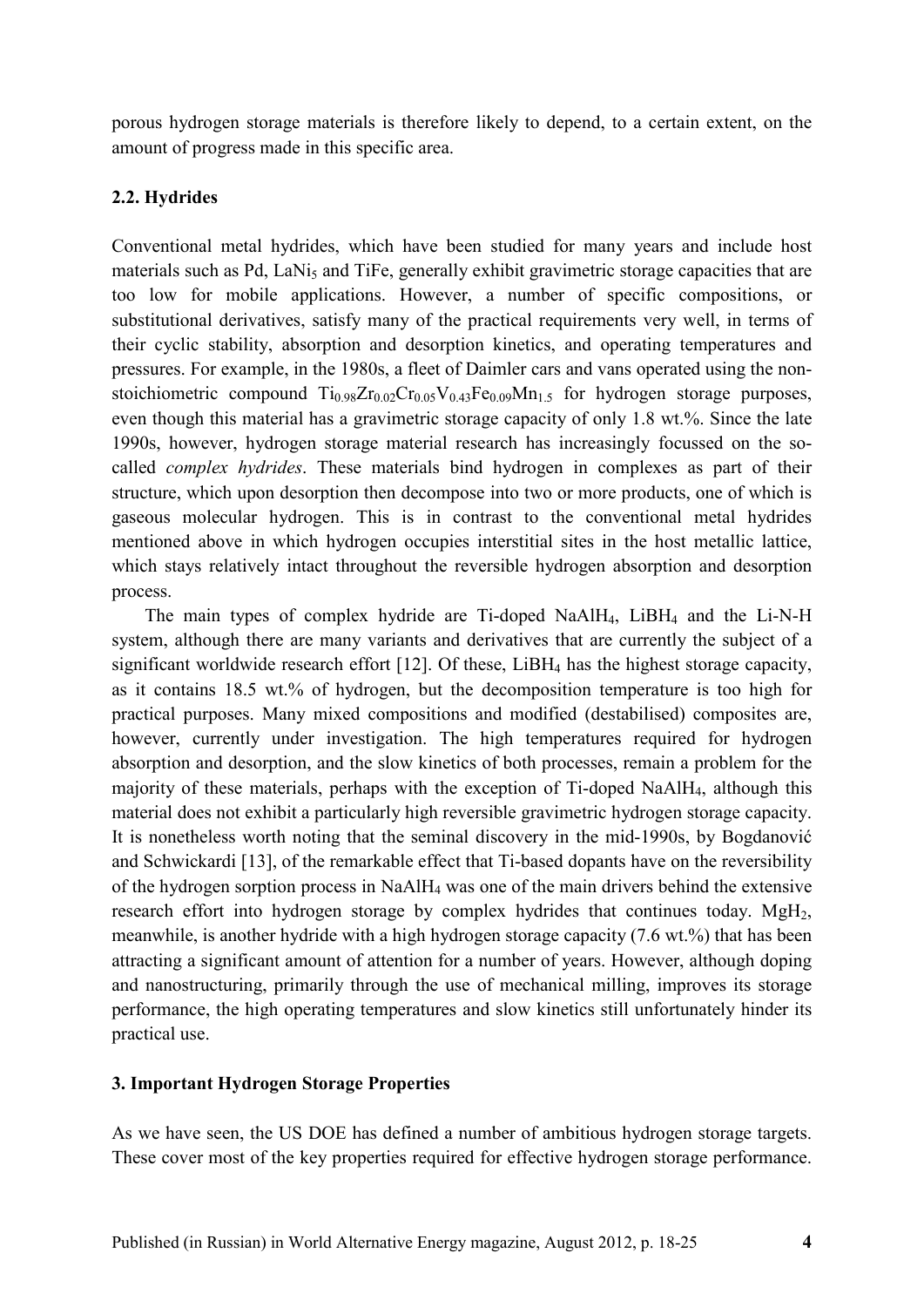Perhaps obviously, one of the most important is the hydrogen storage capacity, which can be defined in gravimetric or volumetric terms. The current 2017 targets for these two properties, at the time of writing, are 5.5 wt.% (1.8 kWh kg<sup>-1</sup>) and 0.04 kg  $L^{-1}$  (1.3 kWh  $L^{-1}$ ), respectively. Others, however, include a refuelling time of less than  $3.3 \text{ min}$  (1.5 kg min<sup>-1</sup> for a 5 kg store), a minimum lifetime of 1500 hydrogenation/dehydrogenation cycles, a delivery pressure in the range 5-12 bar (0.5-1.2 MPa) and a net storage system cost of less than \$2  $kWh^{-1}$ . As noted above, it is important to recognise that these are system, rather than materials, targets and so the gravimetric capacity, for example, of the material must be significantly higher than 5.5 wt.% in order for these criteria to be fully satisfied. In this section, we will discuss how these practical technical requirements relate to the hydrogen sorption properties of the materials, as determined using the laboratory characterisation methods that we will describe in more detail later.

Beginning with the storage capacity targets, the *gravimetric storage capacity* defines the amount of hydrogen stored by weight and the *volumetric storage capacity*, the amount stored by volume. Although in this context the terms gravimetric and volumetric are somewhat selfexplanatory, the precise definition of these two quantities can be problematic. In the case of hydrides, the hydrogen contained within the compound is usually included in the denominator when calculating the gravimetric capacity or content, *Cwt.%*, of a material. It is therefore given by,

$$
C_{w\ell\%} = \left(\frac{(H_{\Lambda})M_{H}}{M_{\text{Host}} + (H_{\Lambda})M_{H}} \times 100\right)\%
$$
\n(1)

where  $H/M$  is the atomic hydrogen-to-metal ratio,  $M_H$  is the molar mass of hydrogen, and *M*<sup>*Host*</sub> is the molar mass of the host element or compound [4]. In this case, the hydrogen-to-</sup> metal ratio is defined by the amount of hydrogen that has physically entered the geometric volume of the metallic lattice. When experimentally characterising the uptake of molecular hydrogen adsorption by microporous materials, however, we do not determine the same parameter, but instead determine what is known as the *excess adsorption*, which is the amount of additional hydrogen contained within the entire dead volume (or void space) of the apparatus, or more practically speaking in the storage container, compared to the amount that would be present in the absence of adsorption in the same volume. This leads to an ambiguity regarding our knowledge of the total quantity of hydrogen that is physically adsorbed by the material, and prevents the performance of a calculation analogous to Eq. (1). Gravimetric uptakes in the case of adsorption, whether the experimentally-measured excess values or a total (absolute) adsorbed quantity calculated on the basis of an appropriate assumption, are normally reported as a percentage of the "empty" or dry sample mass, so that the gravimetric capacity, *Cwt.%*, is given by,

$$
C_{\text{wt.}\%} = \left(\frac{n_a M_H}{n_{\text{Host}} M_{\text{Host}}}\times 100\right)\%
$$
 (2)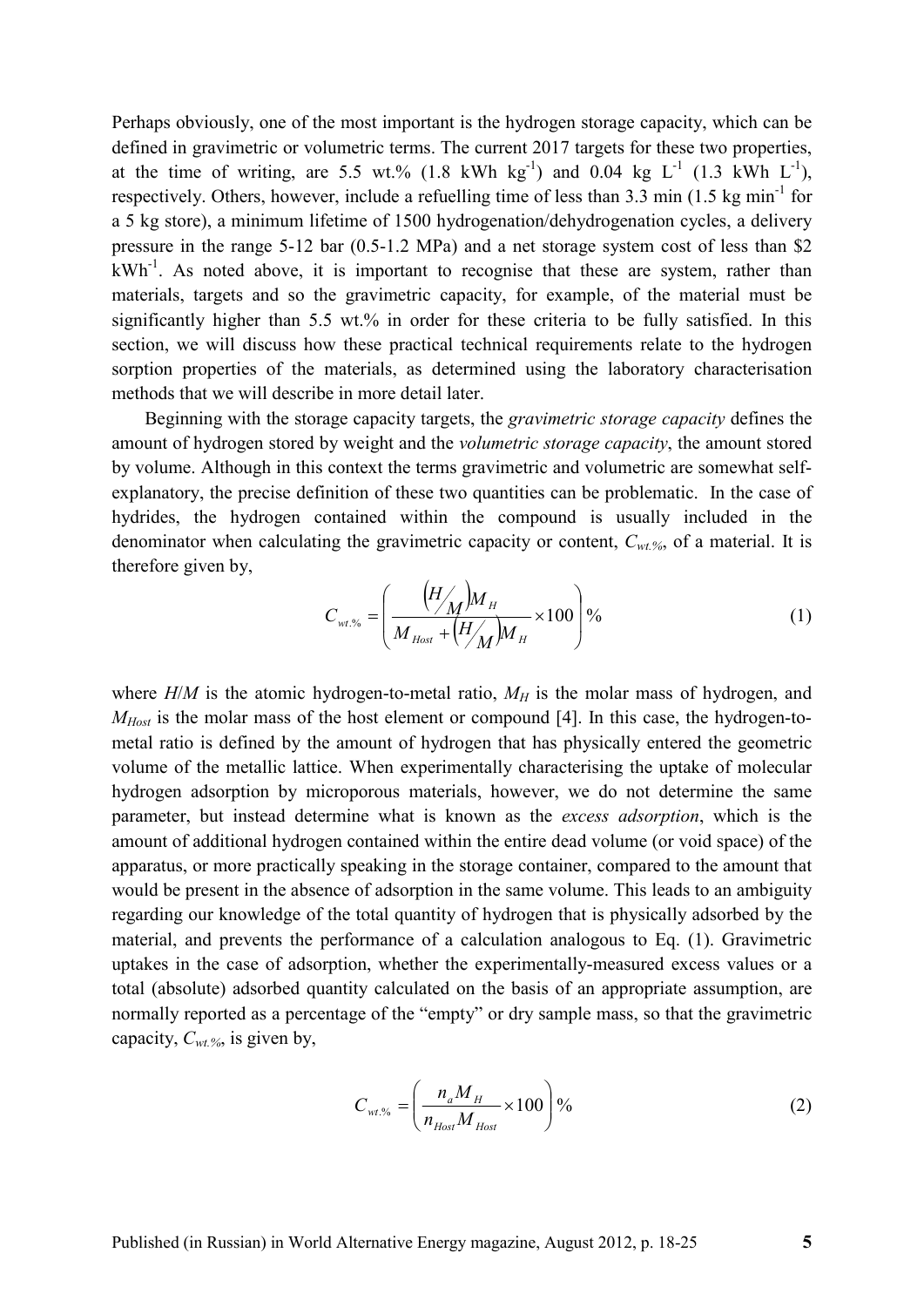where  $n_a$  is the number of moles of adsorbed hydrogen and  $n_{Host}$  is the number of moles of adsorbent. This convention originates from the measurement of gas adsorption for other purposes, such as the characterisation of the surface area and porosity of materials [14], although it is also logical in the sense that the adsorbed hydrogen does not become part of a new (hydride) compound but instead just resides on the (internal) surface of the material or within its pores. However, for storage purposes, it is important that the calculation of the "weight percentage" includes all of the matter within the store. The same ambiguity exists with regard to the volumetric capacity because the volume in which the adsorption occurs (the adsorbed phase volume or the adsorption space) is unknown. As a result, the pore volume of the material is often used for the calculation, i.e. the assumption is made that the adsorbed hydrogen occupies the fixed internal pore volume of the material. One potential problem with this assumption is that the measured pore volume of a material depends strongly on the method used for its determination. A further complication, with regard to the volumetric storage capacity, which applies to both hydrides and porous materials, is that the usual methods for calculation consider only the volume of the material itself, whereas the volumetric performance of a material in a practical storage unit will be strongly dependent on the packing (bulk) density of the material bed [4,14].

In addition to practical considerations relating to the definition of either the gravimetic or volumetric storage density of the material discussed above, another important factor in the real performance of a storage material is the difference between the reversible storage capacity and the maximum or total capacity of a material; it is the former that is of greater technological significance but it is often the latter that is reported in the literature. The relationship between the overall capacity of a material and its reversible counterpart is dependent primarily on its uptake and desorption behaviour as a function of pressure, as well as temperature. This can vary greatly between different material types. Conventional metal hydrides tend to show, at a particular temperature, a small amount of uptake at low pressures, when the hydrogen is present in a dilute solid solution  $(\alpha)$  phase. Once a certain threshold pressure is reached, a hydride (β) phase begins to form and the material absorbs a large amount of hydrogen through a mixed  $(\alpha + \beta)$  phase region before the majority of the sample has been transformed into the hydride. Once the transformation is complete, the increase in uptake is again relatively low as a function of pressure. This behaviour is shown in Fig. 1, using the prototypical hydride-forming compound LaNi<sub>5</sub>. The reversible storage capacity is then defined, approximately, by the uptake of the material through the mixed  $(\alpha + \beta)$  phase plateau region, because it is this part of the isotherm that is practically exploited for the purpose of reversible hydrogen storage.

The uptake behaviour of porous materials, however, is markedly different. Hydrogen adsorption isotherms for microporous materials are typically of Type I in the IUPAC classification scheme, which is concave to the pressure axis and saturates at a finite limit, as demonstrated by the isotherms for Na-X zeolite shown in Fig. 2. In this case, a relatively large amount of uptake occurs at low pressures, and there is no above-ambient pressure plateau (on which large amounts of uptake would occur for a relatively small change in pressure). In a storage unit operating at a fixed temperature, with an above-ambient delivery pressure, this means that much of the storage capacity at low pressures will not be utilised. In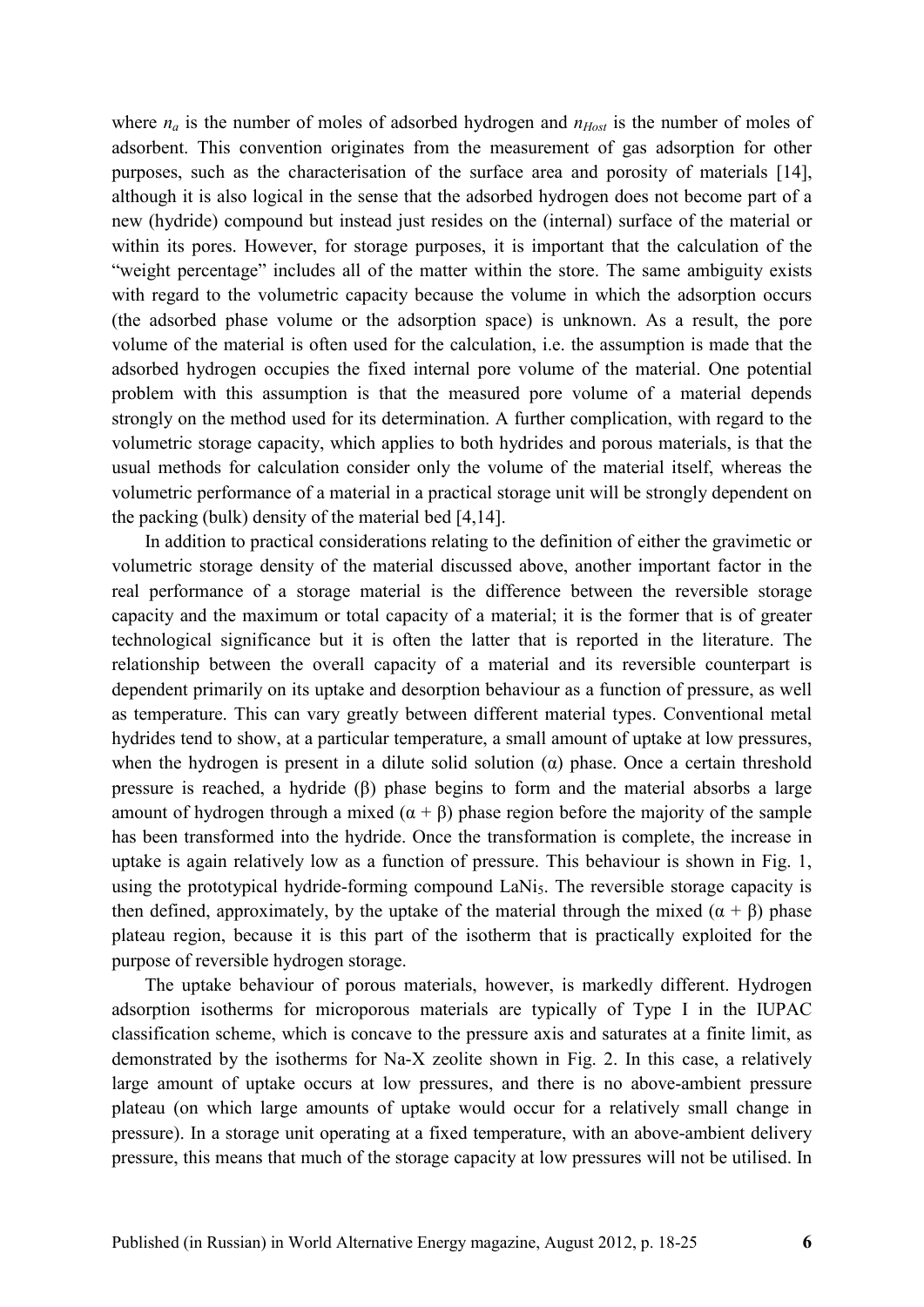practice, it is likely that a temperature increase would be used to desorb further hydrogen from the storage bed, but the important point is that in this case the reversible capacity will be strongly dependent on the maximum (storage) and minimum (delivery) pressure, and will be significantly lower than the maximum storage capacity [15].

The refuelling and discharge times of a hydrogen store depend primarily on the kinetics of the sorption (uptake) and desorption (release) processes. In a practical storage unit these processes will be dominated by the heat and mass transfer characteristics of the storage bed, although the intrinsic kinetics of the hydrogenation and dehydrogenation processes can still play a significant role. Hydrogen adsorption and desorption by microporous materials are typically rapid processes because the rate of molecular hydrogen diffusion through porous media is very high. For hydrides, hydrogen dissociation on the surface, surface penetration, atomic hydrogen diffusion and the hydride formation process can be considerably more sluggish. For some materials, such as MgH<sub>2</sub>, the hydrogen diffusion and hydride formation processes can be rate-limiting and the nanostructuring of the material through, for example, mechanical milling can greatly increase the charging and discharging rates because of the reduced diffusion or hydride phase formation lengths or depths required for materials with a small grain or particle size. However, the strongly exothermic and endothermic nature of the hydrogen absorption and desorption processes, respectively, can also greatly hinder the refuelling and discharge rates of a practical store. These factors must therefore be taken into account during the assessment of the performance of a particular material. In most cases, the underlying reasons for differences in sorption or desorption rates are not fully understood and an assessment should be made on representative samples of an appropriate size, in order to account for the mass and heat transport limitations of larger storage beds. The engineering of practical hydrogen storage units, using heat exchangers, for example, can however alter the performance of such hydrogen stores, and so this is an important aspect of solid state hydrogen storage technology.

The durability of a material, in terms of repeated hydrogen charging and discharging, depends on its *cyclic stability* or *long term cycling stability*. This is the resistance, or otherwise, of a material to repeated hydrogenation and dehydrogenation. In the case of microporous materials, this should be relatively high, providing the material is chemically and thermally stable under the relevant hydrogen pressure and temperature conditions, which is generally the case for the microporous examples mentioned earlier in this article. For hydrides, it is a more complex issue because the host materials can be subject to both intrinsic and extrinsic degradation. The former is dependent on the chemical, microstructural and thermodynamic properties of the material in the presence of pure hydrogen; the latter on gaseous impurities that may be present in the hydrogen supply and their interaction with the material in question, which will also depend on the chemistry of the host or its surface composition.

The main mechanism responsible for the *intrinsic degradation* of hydrides is *disproportionation*, in which a hydride-forming compound separates into more thermodynamically stable decomposition products in the presence of hydrogen; however, in the case of interstitial hydrides, it appears that dislocation and defect formation upon hydrogen absorption and desorption also plays a significant role. *Extrinsic degradation*, on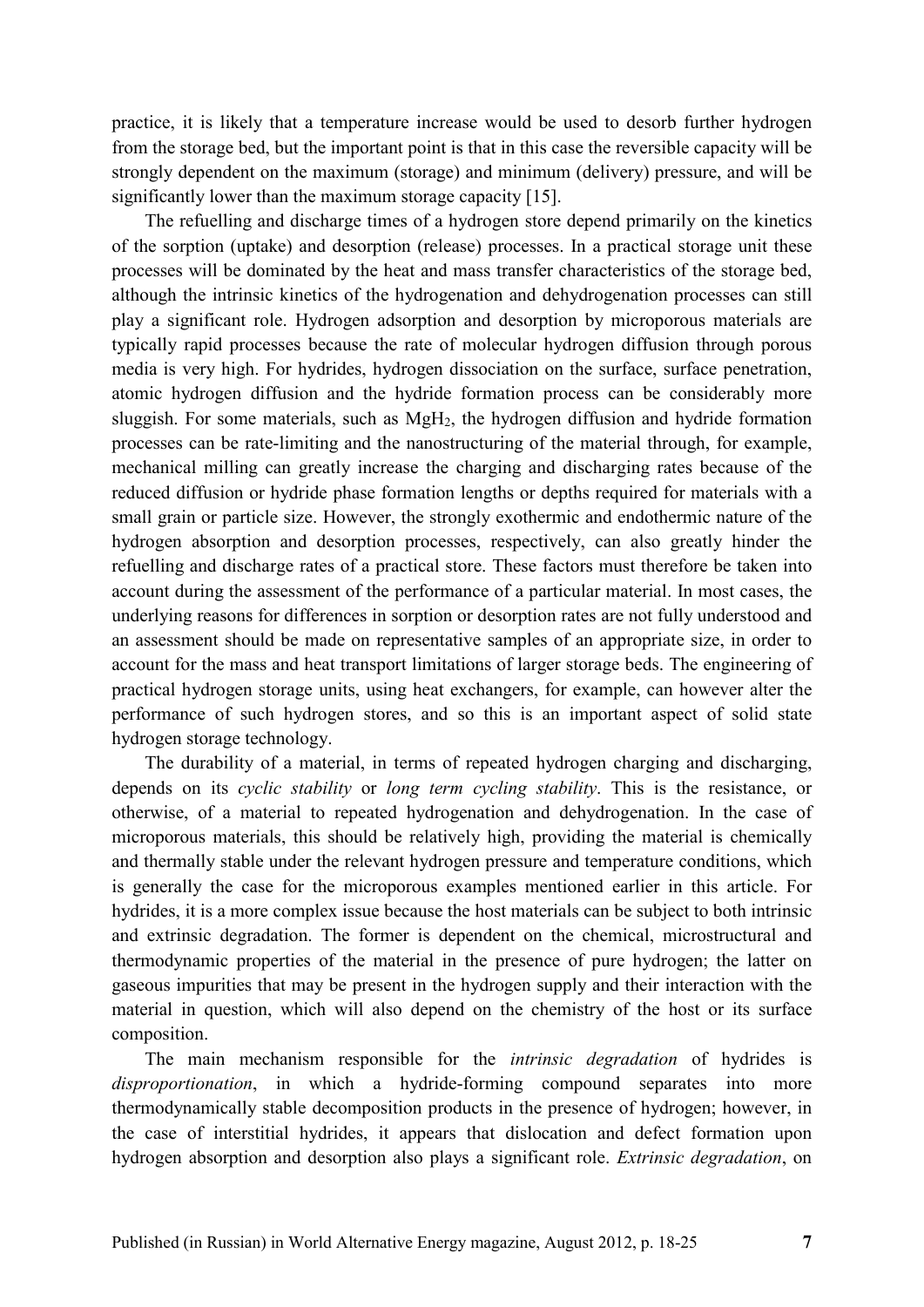the other hand, occurs as a result of the impurities present in the hydrogen gas. For interstitial hydrides, Sandrock and Goodell [16] proposed four separate mechanisms: poisoning, retardation, reaction and innocuous. Each of these has a different effect on the hydrogen absorption and desorption properties of the material. *Poisoning* results in a rapid loss of hydrogen storage capacity without a decrease in the kinetics of the unaffected portion of the sample, *retardation* reduces the kinetics of hydrogen absorption but does not reduce the storage capacity, *reaction* reduces the capacity due to bulk corrosion of the alloy, and the fourth mechanism, *innocuous*, decreases the sorption kinetics due to inert gas blanketing. Under this categorisation, therefore, the effects of extrinsic degradation on the cyclic stability of an interstitial hydride are dominated by the mechanisms of poisoning and reaction.

The susceptibility of a particular material to any of the above intrinsic and extrinsic degradation mechanisms is strongly dependent on the physical and chemical properties of the material, although the precise reasons for this are not yet fully understood. In the case of some interstitial hydrides, the resistance of a material can be increased by partial substitution of the host compound: for example, pure LaNi<sub>5</sub> shows reasonable cyclic stability, in that the hydrogenation process is reversible, but its capacity begins to reduce over the course of a few tens of cycles; however, a remarkable improvement in the cyclic stability can be achieved by partially substituting the Ni with either Al or Sn. The resistance of a material to intrinsic or extrinsic degradation can be empirically assessed by repeated cycling of the material in pure or impure hydrogen, respectively: by monitoring the reversible capacity of the material, as a function of cycles, the stability of the material can be determined.

The thermodynamics of the hydrogen-solid interaction is a further consideration in the characterisation of materials for hydrogen storage applications, although this is not explicitly included in the US DOE criteria. For adsorptive hydrogen storage, the most important characterisation parameter is the *isosteric enthalpy of hydrogen adsorption*, and for storage in metal hydrides it is the *enthalpy of hydride formation and decomposition*. These two parameters define, approximately, the temperature at which materials will operate at useful pressures. Generally speaking, both hydrogen adsorption and absorption (and the associated desorption processes) follow the van 't Hoff relation,

$$
\ln P = \frac{\Delta H}{RT} - \frac{\Delta S}{R}
$$
 (3)

where *P* is the pressure, *∆H* is the enthalpy change, *R* is the universal gas constant (8.314 kJ mol-1 K-1), *T* is the temperature, and *∆S* is the entropy change. In the case of hydrides, the characterisation parameter often quoted is either the enthalpy of hydride formation or the enthalpy of hydride decomposition determined from the mid-plateau pressure [4]. A so-called *van 't Hoff plot* is typically constructed from the mid-plateau pressures of isotherms measured at a number of temperatures. Fig. 3 shows van 't Hoff plots for various hydrides, with the optimum region for storage applications, in terms of operating temperature and pressure, clearly indicated. For microporous materials, the isosteric enthalpy of adsorption is determined from the pressure dependence, as a function of temperature, of constant uptake points on the respective isotherms. The isosteric enthalpy of adsorption can therefore be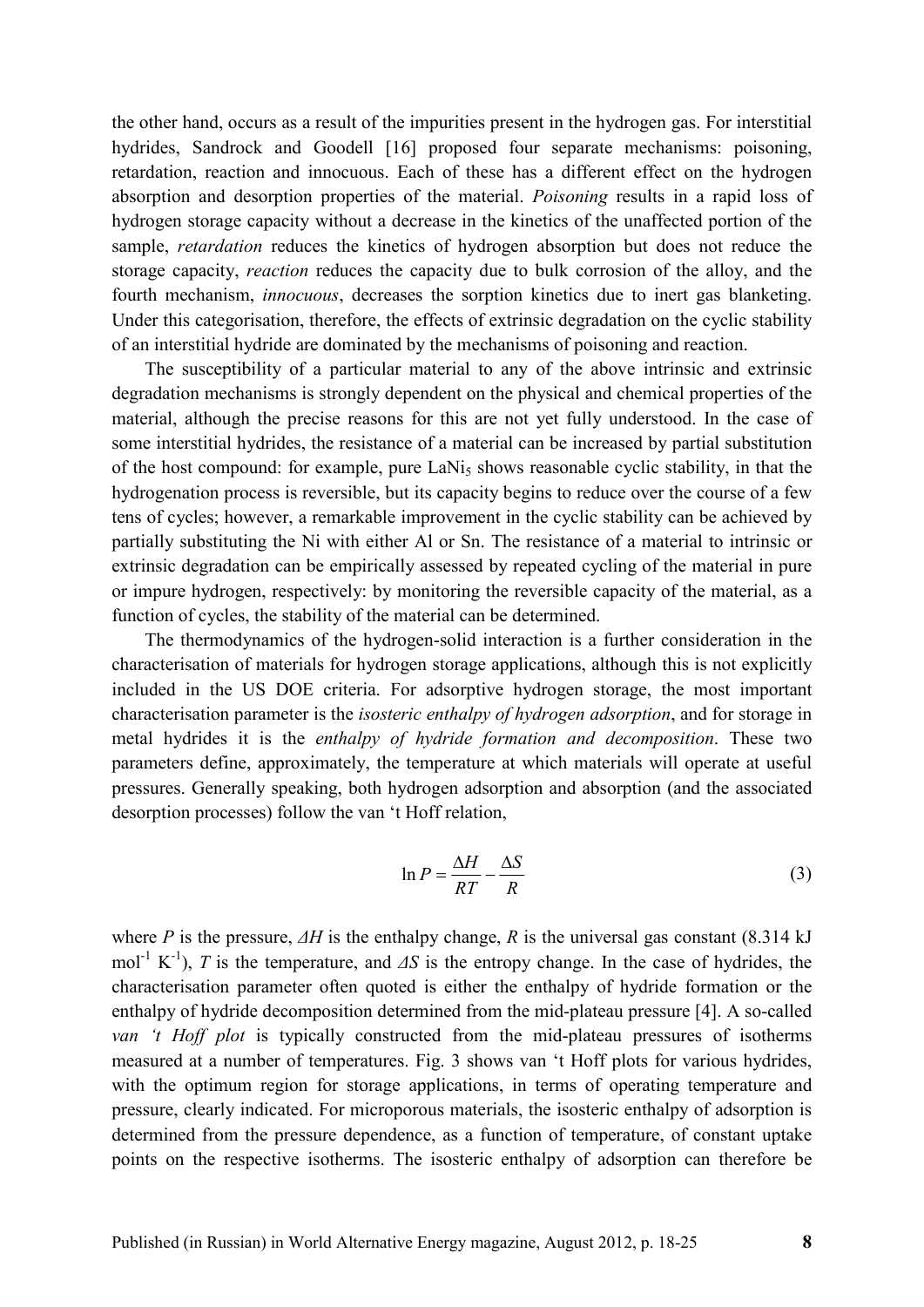plotted as a function of uptake for any given material, although it should be noted that the method used to analyse the data can have a significant effect on the calculated values [15]. For adsorptive hydrogen storage, at ambient temperature with a delivery pressure of 1.5 bar, Bhatia and Myers [17] estimated that the optimum adsorption enthalpy change is approximately 15 kJ mol<sup>-1</sup> H<sub>2</sub>, although a higher figure of approximately 20 kJ mol<sup>-1</sup> H<sub>2</sub> is often quoted [9]. For both metal hydrides and microporous materials, the enthalpy change is therefore a crucial characterisation parameter in the assessment of the performance of a material for hydrogen storage purposes.

#### **4. Characterisation Methods**

In order to thoroughly assess the performance of a potential hydrogen storage material it is clearly necessary to determine each of the properties described above. The uptake of gaseous hydrogen by materials can be measured using a number of different methods, which can be separated generally into the volumetric, gravimetric and temperature-programmed techniques.

Volumetric techniques use the real gas law,

$$
PV = nZRT \tag{4}
$$

where *P* is the pressure, *V* is the volume, *n* is the number of moles, *Z* is the compressibility factor, *R* is the universal gas constant and *T* is the temperature, in order to determine the amount of gas absorbed or adsorbed in a system of a given volume. The most common implementation of this approach is the *manometric method*, which is also known in metal hydride research as *Sieverts' Method*. In this case, the measurement is performed in a system of fixed volume. Hydrogen is dosed from a calibrated volume to a sample cell and the final pressure used to determine the amount of uptake. If the calibrated volume is given by  $V_I$  and the so-called *dead volume* of the sample cell, which is the space not occupied by the sample, by  $V_2$ , then the uptake of the material,  $\Delta n$ , when starting from vacuum, is given by,

$$
\Delta n = \frac{P_i V_1}{Z_{i,T} R T} - \frac{P_f (V_1 + V_2)}{Z_{f,T} R T}
$$
\n(5)

where  $P_i$  and  $P_f$  are the initial and final pressures, respectively, and  $Z_{i,T}$  and  $Z_{f,T}$  are the compressibility factors for hydrogen at a temperature, *T*, and pressures,  $P_i$  and  $P_f$ , respectively. The process of measuring a full isotherm is then iterative. The use of the dead volume of the sample cell constitutes a correction for the volume of the sample itself. This is commonly known as the *dead volume correction*, and is a crucial consideration in accurate manometric sorption measurement, particularly for porous adsorbents in which the dead volume includes the accessible pore volume of the sample, as well as the interparticle void space.

The gravimetric technique, on the other hand, uses the measurement of the change in the weight of the sample to determine the amount of hydrogen absorbed or adsorbed. This is typically performed using a temperature-controlled microbalance housed in a pressure and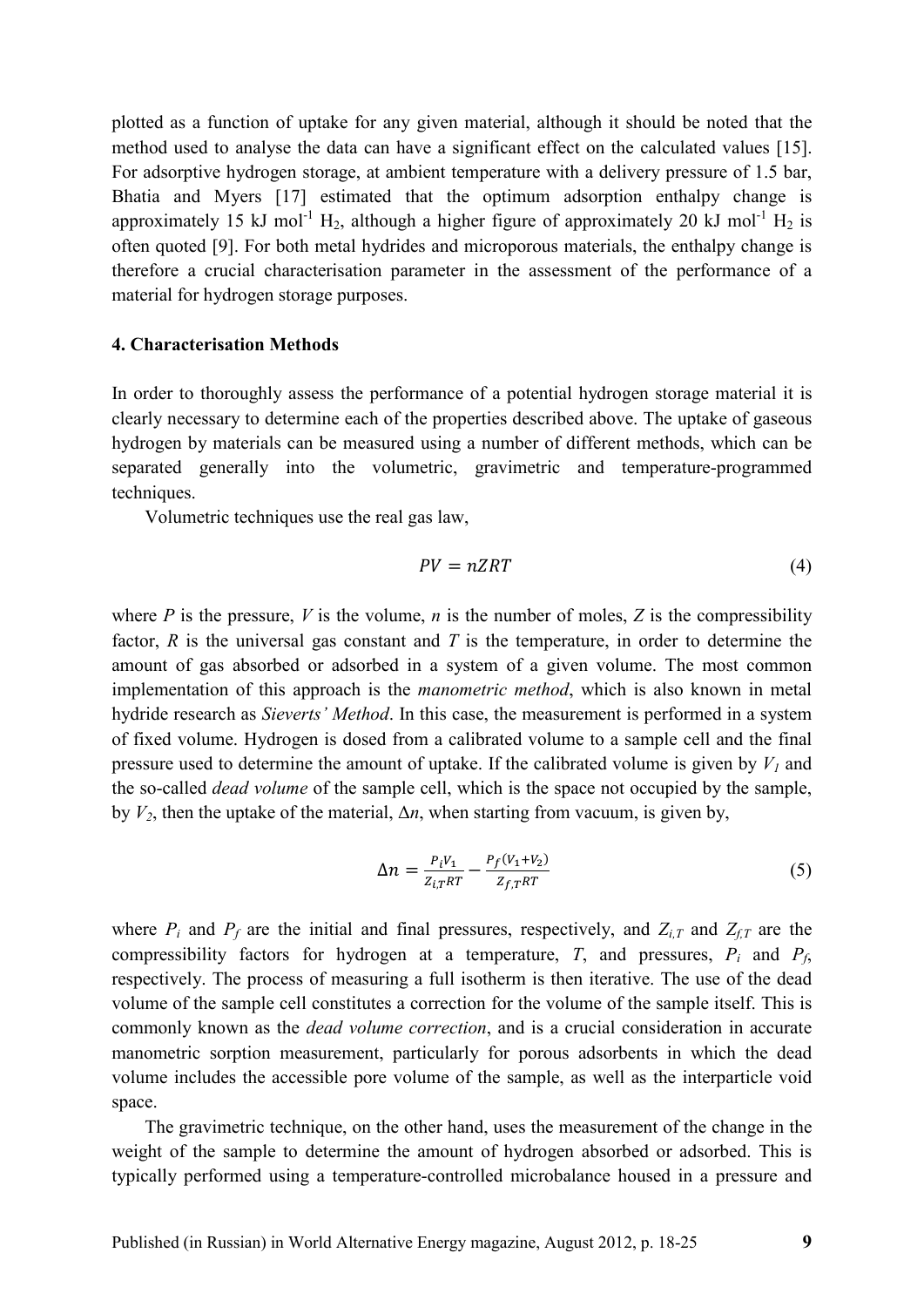vacuum-compatible chamber. Beginning at vacuum, a hydrogen pressure is applied to the microbalance chamber and the weight change of the sample is monitored. Once an appropriate level of equilibrium has been achieved, the amount of hydrogen absorbed or adsorbed by the sample, *msorb*, is then given by,

$$
m_{sorb} = m_{exp} - m_{solid} + \rho_g \left(\frac{m_{solid}}{\rho_{solid}}\right)
$$
 (6)

where  $m_{exp}$  is the experimentally-determined mass,  $m_{solid}$  is the mass of the sample under vacuum, and *ρg* and *ρsolid* are the densities of the hydrogen gas and the material, respectively. The final term on the right hand side of Eq. (6) is known as the *buoyancy effect correction*, which is the equivalent of the dead volume corrections that are necessary for the manometric technique, as mentioned above. By increasing the applied hydrogen pressure and monitoring the sample weight after each pressure change, a full isotherm can be determined.

In contrast to the isotherm determination methods described above, temperatureprogrammed techniques use a temperature ramp or increase to desorb hydrogen from a sample. The desorbed hydrogen can be detected in one of a number of ways. One of the most sensitive is quadrupole mass spectrometry, which also allows the detection of other desorbed or evolved species. In the case of a linear applied thermal ramp, the result of such a measurement is a thermal desorption spectrum, which will show peaks at the desorption temperatures that are characteristic of the studied material. Integration of the desorption data, according to the following expression, will then give the total desorbed quantity, *ntot*,

$$
n_{tot} = \int_{t_0}^{t_f} n(t)dt
$$
 (7)

where  $n(t)$  is the desorption rate as a function of time, *t*, and  $t_0$  and  $t_f$  are the start and end times of the measurement, respectively.

#### **5. Important Experimental Considerations**

The measurement of hydrogen uptake using the techniques described above can be significantly affected by a number of experimental errors. The susceptibility of hydrogen sorption measurement to such error was most notably illustrated by the controversy regarding the hydrogen storage properties of carbon nanotubes and other carbon nanostructures, which began over a decade ago. A wide variety of storage capacities were reported at the time, with the most impressive apparently being due mostly to the erroneous measurement of hydrogen uptake [18]. Potential errors should therefore be considered carefully when characterising materials for hydrogen storage applications and, in this section, we shall therefore discuss some of the most important error sources. The following discussion is based on previous work by the author [3,18-20].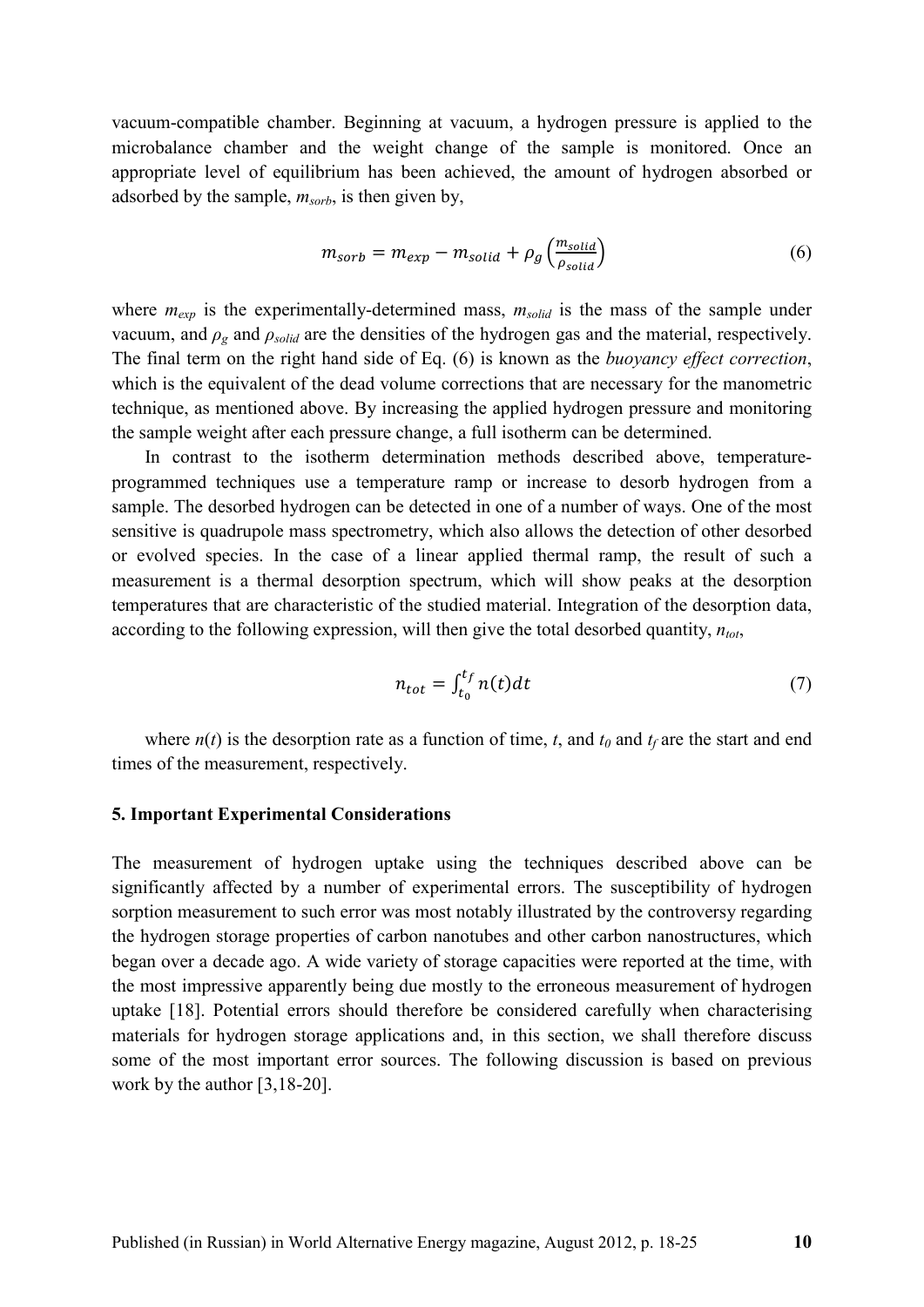# **5.1. Sample Degassing and Activation**

Before a sorption measurement, a sample must first be degassed or activated. Microporous materials require only degassing to remove pre-adsorbed contaminants or remnants from the synthesis process, although in the case of materials prepared by wet chemistry methods, samples need to be activated in the sense that any solvent used in the synthesis must be removed from the pore network. Hydrides, on the other hand, often have to undergo an activation procedure, which in the case of intermetallic hydrides can involve the cycling of the material in hydrogen for a number of cycles. During this process, the hydrogen absorption and desorption properties can change significantly and so it is important that the material is fully activated before characterisation. Differences in both the sample degassing and activation conditions between different samples could therefore lead to a variation in their determined hydrogen storage properties, and so insufficient degassing and activation, in this case, will lead to an erroneous measurement.

# **5.2. Hydrogen Purity**

Hydrogen sorption measurement can be affected significantly by the presence of impurities in the gas phase hydrogen. This is particularly true for gravimetric measurement in which the mass signal for impurities such as water and hydrocarbons will be much greater than the hydrogen signal; however, the gravimetric technique generally allows for easier diagnosis of gaseous impurity problems, due to its ability to directly determine changes in the sample weight as a function of both time and hydrogen pressure. The measurement of hydrogen uptake by microporous materials is also more susceptible to impurity contamination because the micropores will tend to preferentially adsorb impurities before hydrogen (unless the impurities are excluded from the micropores due to their size). The adsorbed impurities may block pores or occupy adsorption sites that would otherwise accommodate hydrogen. The measurement of highly reversible hydrogen adsorption isotherms, such as those shown in Fig. 2 for Na-X zeolite, would tend to suggest that the purity of the gas is sufficiently high because gaseous contamination often leads to hysteresis. For hydrides, the potential problems with gas purity are dependent on the material, but contamination could potentially lead to any of the processes responsible for extrinsic degradation, as discussed in Sect. 3.

# **5.3. Sample Density and Volume**

Knowledge of the volume of the sample is required for the dead volume corrections in the manometric method, while the density is required in order to correct for buoyancy effects in the gravimetric case. These two quantities are, of course, interchangeable if we know the mass of the sample. Density is a straightforward concept but it can actually be quite difficult to deal with for real materials. There are many different definitions of density [14] but practically, for hydrogen sorption measurement, we require the *skeletal density* of the material, which is the density calculated from the volume of the sample, excluding all accessible pore volume.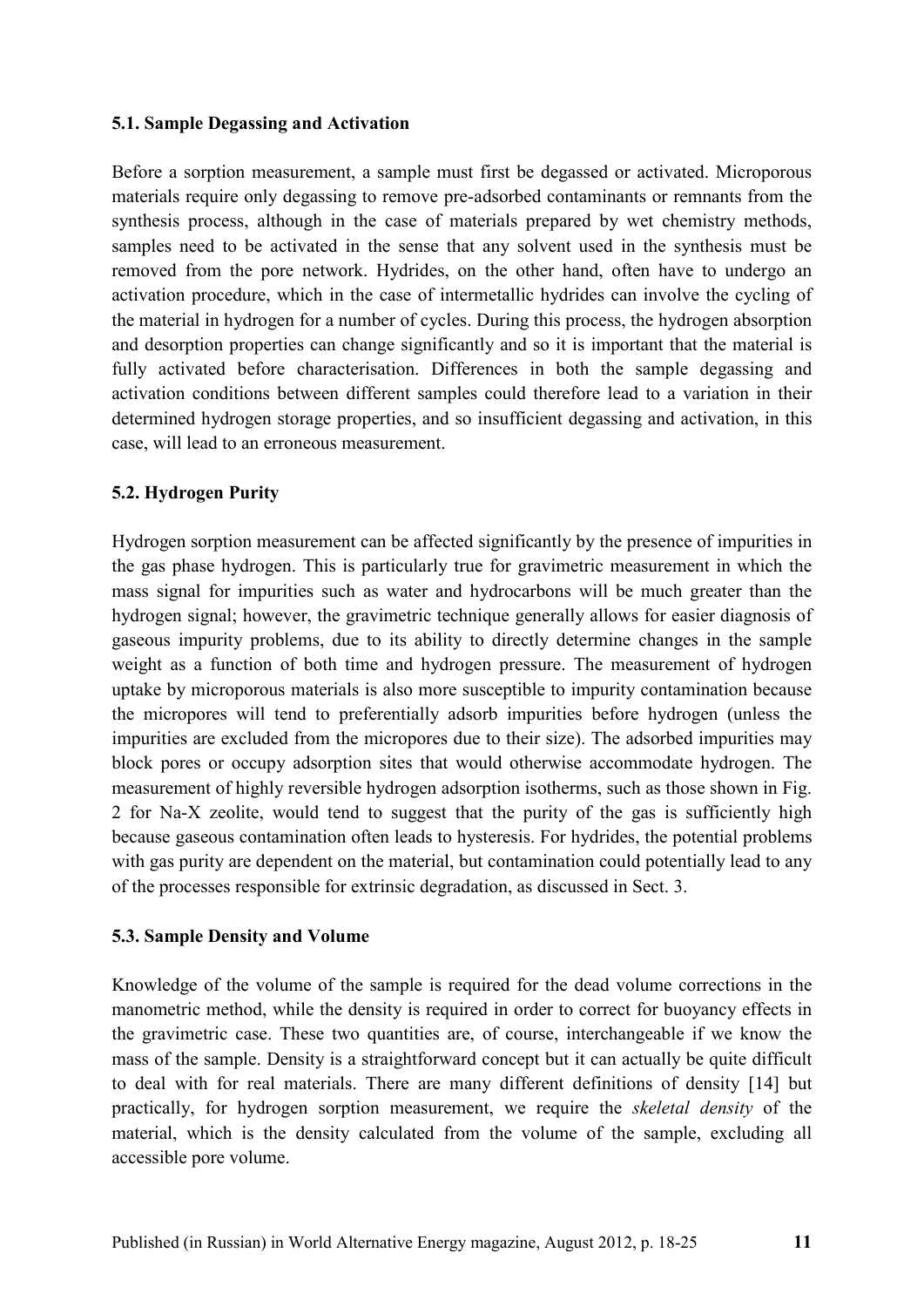The dead volume and buoyancy effect corrections both increase with decreasing sample density, as well as increasing pressure and gas density. They are therefore most significant for microporous materials, which tend to, firstly, have very low densities and, secondly, be characterised at low temperatures at which the gas phase hydrogen density is greater for any given pressure. The skeletal density of a microporous material is typically determined using helium, the method commonly implemented by commercial pycnometers, under the assumption that helium does not adsorb at the temperature at which the density determination is performed. For hydrogen adsorption measurement purposes, this approach also assumes that the helium can 'see' the same volume as the hydrogen. Any discrepancy between the real skeletal density of the material and its apparent helium density could potentially contribute to measurement error, particularly at higher pressures, and so it is important that the likelihood of such a discrepancy is carefully assessed. This problem is particularly acute for manometric measurement, in which any error introduced by such a discrepancy will accumulate through the isotherm (see Sect. 5.5).

# **5.4. Equilibration Times**

During isotherm determination the hydrogen sorption process must reach an appropriate level of equilibrium at each isotherm point, both in terms of sorption and the achievement of thermal equilibrium (if there is an accompanying temperature excursion). The equilibration times required are strongly dependent on the material. For microporous materials, the adsorption and desorption processes tend to be very rapid, but for hydrides they will generally be slower and, in some cases, very sluggish. It is therefore crucial that sufficient time is allowed for equilibrium to be achieved, otherwise significant errors could be introduced into the measured isotherm. Practically speaking, the use of insufficient equilibration times will lead to the measurement of isotherms under non-equilibrium conditions.

# **5.5. Accumulative Errors**

In the manometric method, the errors present in each sorption dosing step accumulate through the isotherm measurement. Each step has, according to Eq. (5), contributions from at least two pressure measurements, two compressibility factors, a temperature measurement and two volume calibrations. Eq. (5) is, however, a somewhat simplified expression, and therefore in a real sorption measurement system there are likely to be more actual contributions than this. It is therefore beneficial to minimise the number of points measured per isotherm, in order to avoid accumulating error unnecessarily; although, of course, enough points must be measured to provide sufficiently detailed information regarding the form of the uptake as a function of pressure. It is also clear that minimising the error in the volume calibration, the temperature measurement and the pressure measurement will minimise the error contributed by each dosing step to the overall measured uptake.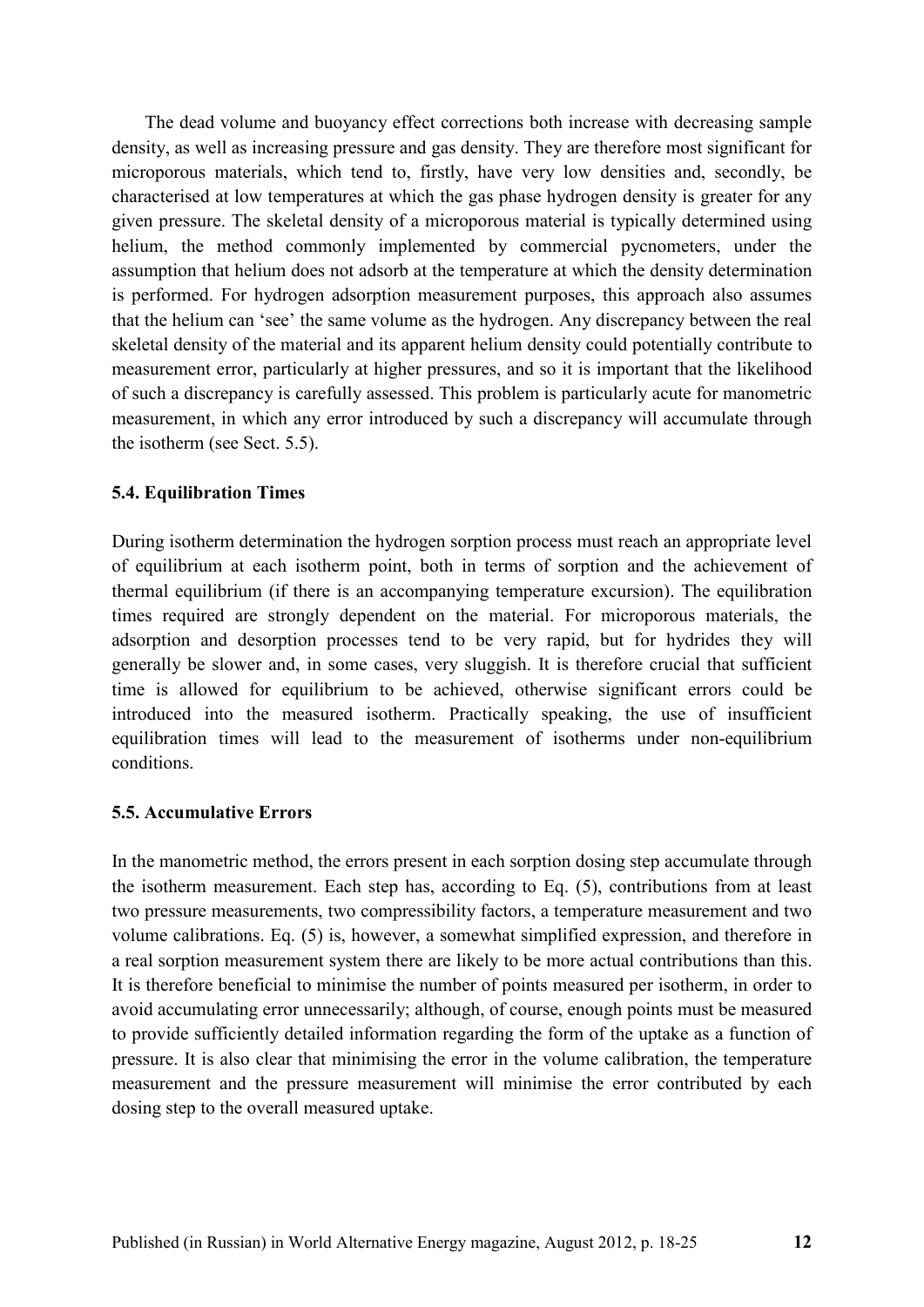### **5.6. Real Gas Behaviour**

Both the buoyancy effect and dead volume corrections require the real gas behaviour of hydrogen at elevated pressures to be described accurately. This typically involves the use of an Equation of State (EOS) but tabulated compressibility factor values can also be applied. The state-of-the-art EOS for hydrogen, at the time of writing, was developed by Leachman et al [21] and is implemented in the current version of the US National Institute of Standards and Technology (NIST) REFPROP thermophysical properties database [22]. It is clearly critical to use a sufficiently accurate EOS but it is also worth noting that an error in the pressure or temperature measurement could lead to an error in the value of *Z* calculated for the assumed hydrogen pressure or temperature. Therefore, the use of a highly accurate EOS does not necessarily guarantee that the real gas behaviour of hydrogen is described accurately for hydrogen sorption measurement purposes. This is an additional reason for paying particular attention to the accuracy of the pressure and temperature measurement, as mentioned above, especially in the case of the manometric method.

# **6. Discussion and Future Research**

Careful consideration of the above experimental sources of error is important when assessing the performance of potential hydrogen storage materials. The ability of a sorption measurement system to provide a clean enough system for sample degassing and activation purposes, and to deliver hydrogen of sufficient purity are crucial factors in the development of instrumentation for the measurement of hydrogen uptake. The ability of a system to control and measure temperature and pressure to a high accuracy are also important in this respect, together with the ability of the system to operate without leakage. Consideration of the sample density and volume, the equilibration times and possible accumulative errors, meanwhile, are issues that affect the development of experimental methodology, while the effective and accurate representation of the real gas behaviour of hydrogen is important in the calculation of the hydrogen uptake from raw data, and is therefore an issue relating to data reduction.

The development of an accepted set of measurement guidelines for hydrogen sorption measurement would clearly help improve the comparability of reported data [3,20,23,24]. However, clarification and standardisation of the definitions of the various measurement parameters would also be of great benefit. Achieving good agreement between the uptake determined for different adsorbents is a challenge in itself [23,24], although there has been some success in this respect for certain materials [25]. However, the definition of a framework in which hydrides and microporous materials can be compared on a like-for-like basis presents a further challenge. A related area is the investigation of the relationship between basic materials properties and the performance of real storage units. Further information on this aspect of solid state hydrogen storage technology is likely to emerge from current collaborative projects such as the US DOE-funded Hydrogen Storage Engineering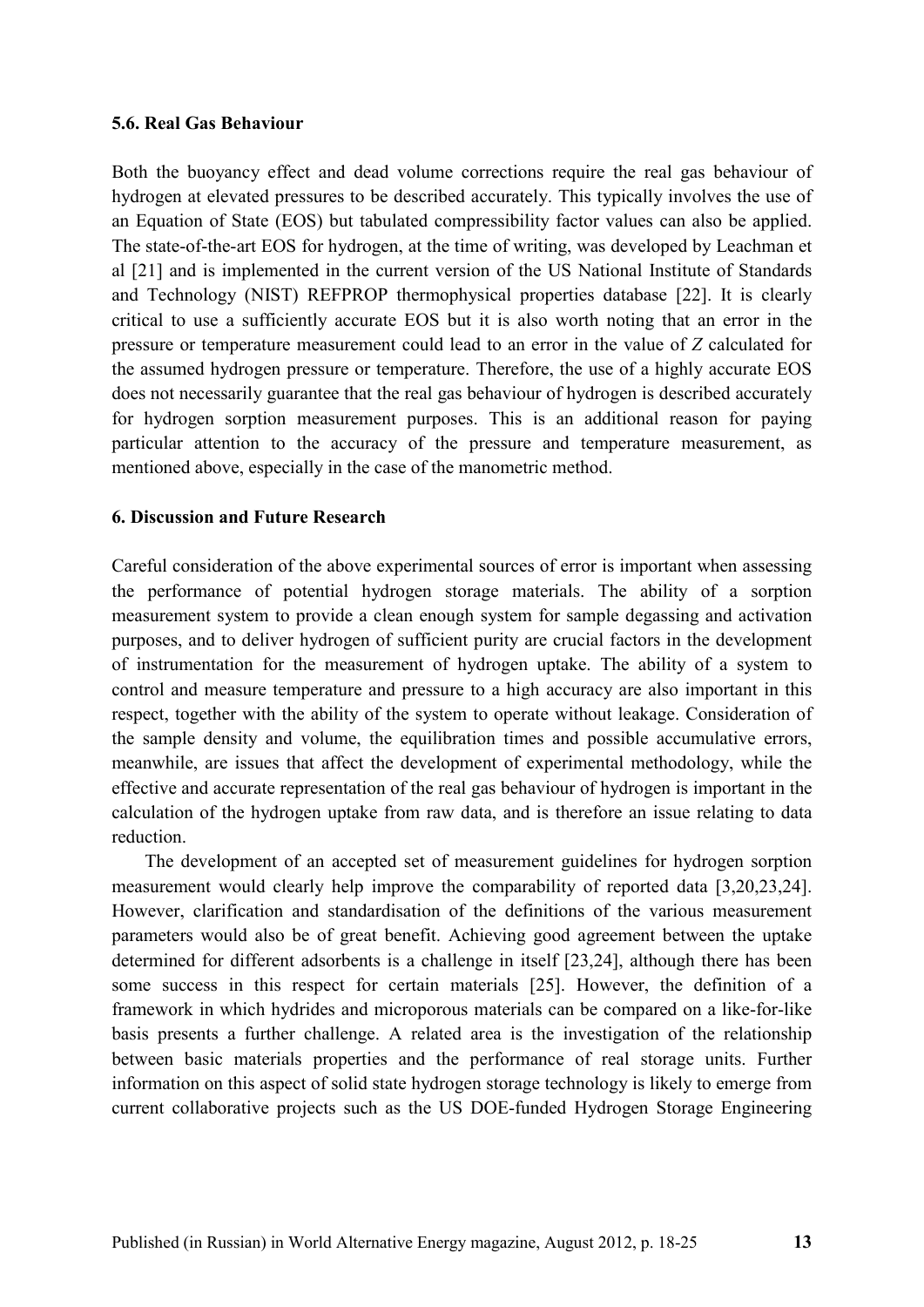Center of Excellence (HSECoE),<sup>1</sup> which runs until mid-2014,<sup>2</sup> together with other related activities.3,4

The advancement of our understanding of the behaviour of hydrogen in porous media is perhaps of a more fundamental nature, but progress in this area could also contribute significantly to the practical characterisation of hydrogen adsorption by microporous adsorbents. This is primarily due to our current lack of understanding of the nature, including both the volume and density, of the adsorbed phase in such materials. Research areas of relevance to this aspect of hydrogen storage material characterisation include the use of complementary techniques, such as NMR spectroscopy and neutron scattering or transmission [26,27], and the application of computer simulation [28] to the study of hydrogen adsorption in microporous media. Any significant progress made in any of the above areas would clearly aid the reliable assessment of the performance of potential hydrogen storage materials, and also help reduce any future uncertainty regarding the reported hydrogen sorption properties of new candidate materials.

# **7. Conclusion**

In this article, the solid state storage of hydrogen has been introduced, together with the materials that can be used for this purpose. We have seen that potential hydrogen storage materials can be separated generally into microporous materials and metal hydrides. The important performance characterisation properties for hydrogen storage applications include the storage capacity, the cycling stability, the charge and discharge kinetics and resistance of the material to impurities in the hydrogen fuel. These parameters can be determined using one of a number of experimental laboratory methods, including the volumetric (manometric), gravimetric and temperature-programmed techniques, which were described in more detail in Sect. 4. The measurements made using these methods can be subject to a number of experimental errors, which we have also discussed. The experimental considerations and sources of error that we have covered include sample degassing and activation, hydrogen purity, our knowledge of the sample density and volume, the chosen sorption and thermal equilibration times, the accumulative errors inherent in the manometric method, and the description of the real gas behaviour of hydrogen at elevated pressures. These sources of error, and their minimisation, should therefore be considered carefully during the hydrogen storage material performance characterisation process. We have also briefly discussed areas for future research that could lead to better comparability of hydrogen sorption data and the more reliable comparison of the new candidates that are likely to emerge as the search for new solid state hydrogen storage materials continues.

<u>.</u>

<sup>1</sup> http://hsecoe.srs.gov/, accessed 5<sup>th</sup> February 2012.

<sup>2</sup> http://www.hydrogen.energy.gov/pdfs/progress11/iv\_d\_1\_anton\_2011.pdf, accessed 5<sup>th</sup> February 2012.

 $3$  http://www.hydrogen.energy.gov/pdfs/progress11/iv\_e\_6\_miller\_2011.pdf, accessed 5<sup>th</sup> February 2012.

<sup>&</sup>lt;sup>4</sup> http://www.hydrogen.energy.gov/pdfs/progress11/iv\_e\_7\_gross\_2011.pdf, accessed 5<sup>th</sup> February 2012.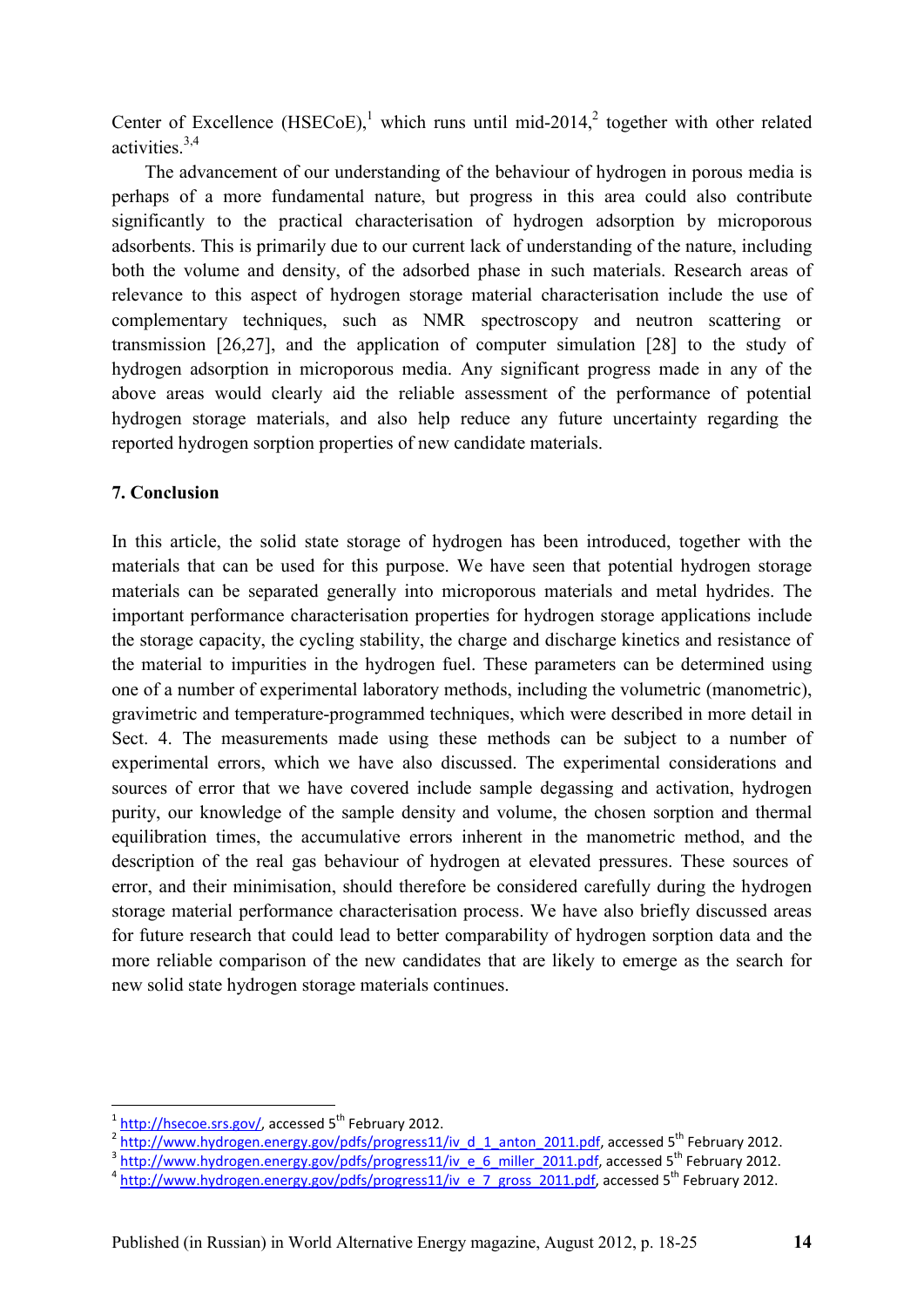#### **References**

- [1] Walker G (ed) (2008) Solid-state hydrogen storage: materials and chemistry. Woodhead Publishing, Cambridge
- [2] Hirscher M (ed) (2010) Handbook of hydrogen storage: new materials for future energy storage. Wiley-VCH, Weinheim
- [3] Broom DP (2011) Hydrogen storage materials: the characterisation of their storage properties. Springer, London [4] Sandrock G (1999) A panoramic overview of hydrogen storage alloys from a gas reaction point of view. J
- Sandrock G (1999) A panoramic overview of hydrogen storage alloys from a gas reaction point of view. J Alloy Compd 293-295:877-888
- [5] Sing KSW, Everett DH, Haul RAW, Moscou L, Pierotti RA, Rouquérol J, Siemieniewska T (1985) Reporting physisorption data for gas/solid systems with special reference to the determination of surface area and porosity. Pure Appl Chem 57(4):603-619
- [6] Yang Z, Xia Y, Mokaya R (2007) Enhanced hydrogen storage capacity of high surface area zeolite-like carbon materials. J Am Chem Soc 129:1673-1679
- [7] Rosi NL, Eckert J, Eddaoudi M, Vodak DT, Kim J, O'Keefe M, Yaghi OM (2003) Hydrogen storage in microporous metalorganic frameworks. Science 300:1127-1129
- Férey G (2008) Hybrid porous solids: past, present, future. Chem Soc Rev 37:191-214
- [9] Murray LJ, Dincă M, Long JR (2009) Hydrogen storage in metal-organic frameworks. Chem Soc Rev 38:1294-1314
- [10] Furukawa H, Ko N, Go YB, Aratani N, Choi SB, Choi E, Yazaydin AO, Snurr RQ, O'Keeffe M, Kim J, Yaghi OM (2010) Ultrahigh porosity in metal-organic frameworks. Science 329:424-428
- [11] Farha OK, Yazaydin AO, Eryazici I, Malliakas CD, Hauser BG, Kanatzidis MG, Nguyen ST, Snurr RQ, Hupp JT (2010) *De Novo* synthesis of a metal-organic framework material featuring ultrahigh surface area and gas storage capacities. Nature Chem 2:944-948
- [12] Orimo S, Nakamori Y, Eliseo JR, Züttel A, Jensen CM (2007) Complex hydrides for hydrogen storage. Chem Rev 107:4111- 4132
- [13] Bogdanović B, Schwickardi M (1997) Ti-doped alkali metal aluminium hydrides as potential novel reversible hydrogen storage materials. J Alloy Compd 253-254:1-9
- [14] Lowell S, Shields JE, Thomas MA, Thommes M (2004) Characterization of porous solids and powders: surface area, pore size and density. Springer, Dordrecht
- [15] Tedds S, Walton A, Broom DP, Book D (2011) Characterisation of porous hydrogen storage materials: carbons, zeolites, MOFs and PIMs. Faraday Discuss 151:75-94
- [16] Sandrock GD, Goodell PD (1984) Cyclic life of metal hydrides with impure hydrogen: overview and engineering considerations. J Less-Common Met 104:159–173
- [17] Bhatia SK, Myers AL (2006) Optimum conditions for adsorptive storage. Langmuir 22:1688-1700
- [18] Broom DP (2007) The accuracy of hydrogen sorption measurements on potential storage materials. Int J Hydrogen Energy 32:4871-4888
- [19] Broom DP, Moretto P (2007) Accuracy in hydrogen sorption measurements. J Alloy Compd 446-447:687-691
- [20] Broom DP (2008) Hydrogen sorption measurements on potential storage materials: experimental methods and measurement accuracy. EUR 23242 EN. Office for Official Publications of the European Communities, Luxembourg
- [21] Leachman JW, Jacobsen RT, Penoncello SG, Lemmon EW (2009) Fundamental equations of state for parahydrogen, normal hydrogen, and orthohydrogen. J Phys Chem Ref Data 38(3):721-748
- [22] Lemmon EW, Huber ML, McLinden MO (2007) NIST Standard Reference Database 23: Reference Fluid Thermodynamic and Transport Properties-REFPROP, Version 8.0, National Institute of Standards and Technology, Standard Reference Data Program, Gaithersburg
- [23] Zlotea C, Moretto P, Steriotis T (2009) A Round Robin characterisation of the hydrogen sorption properties of a carbon based material. Int J Hydrogen Energy 34(7):3044-3057
- [24] Hruzewicz-Kołodziejczyk A, Ting VP, Bimbo N, Mays TJ (2012) Improving comparability of hydrogen storage capacities of nanoporous materials. Int J Hydrogen Energy 37(3):2728-2736
- [25] Furukawa H, Miller MA, Yaghi OM (2007) Independent verification of the saturation hydrogen uptake in MOF-177 and establishment of a benchmark for hydrogen adsorption in metal-organic frameworks. J Mater Chem 17:3197-3204
- [26] Anderson RJ, McNicholas TP, Kleinhammes A, Wang A, Liu J, Wu Y (2010) NMR methods for characterizing the pore structures and hydrogen storage properties of microporous carbons. J Am Chem Soc 132:8618-8626
- [27] Tsao C-S, Liu Y, Li M, Zhang Y, Leao JB, Chang H-W, Yu M-S, Chen S-H (2010) Neutron scattering methodology for absolute measurement of room-temperature hydrogen storage capacity and evidence for spillover effect in a Pt-doped activated carbon. J Phys Chem Lett 1(10):1569-1573
- [28] Xiang Z, Cao D, Lan J, Wang W, Broom DP (2010) Multiscale simulation and modelling of adsorptive processes for energy gas storage and carbon dioxide capture in porous coordination frameworks. Energy Environ Sci 3:1469-1487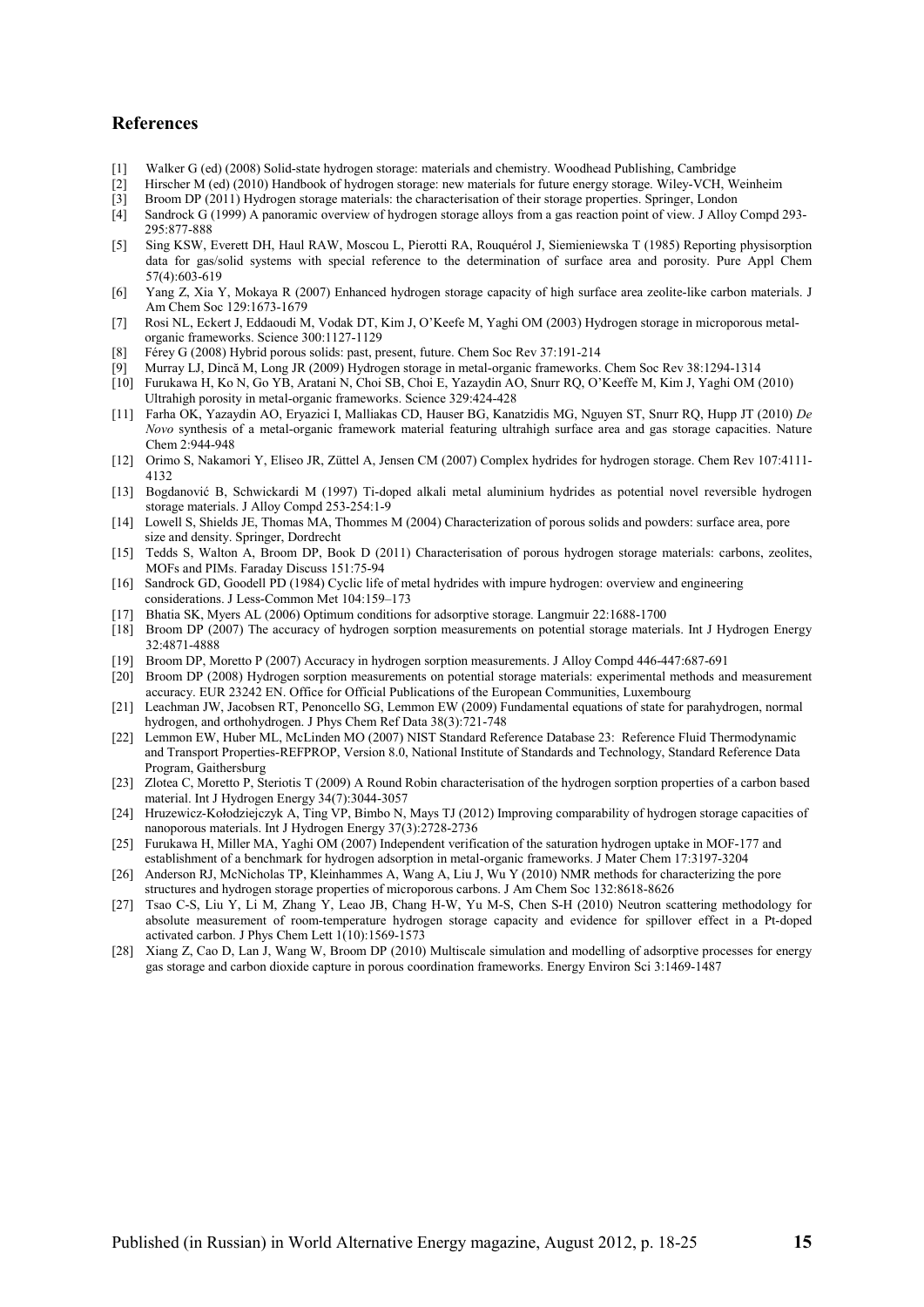

Figure 1. A hydrogen absorption and desorption isotherm for the prototypical hydrideforming compound LaNi<sub>5</sub> at  $60^{\circ}$ C (333 K), indicating the reversible capacity, in terms of the hydrogen-to-metal ratio, determined by assuming a charging pressure of 2 MPa and a delivery pressure of 0.3 MPa [3].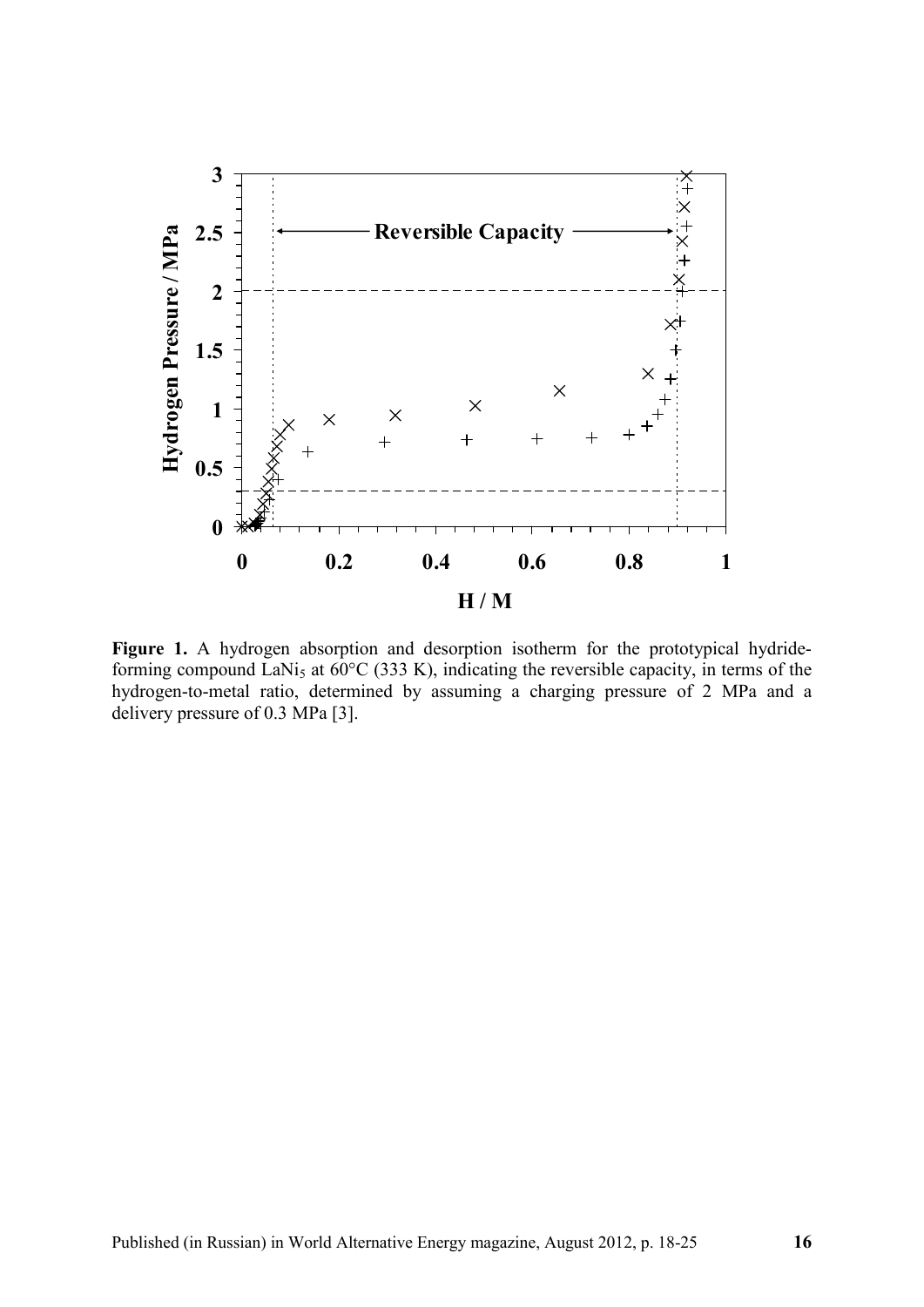

Figure 2. Hydrogen adsorption (+) and desorption ( $\times$ ) isotherms for Na-X zeolite measured at a number of sub-ambient temperatures [3]: (a)  $87$  K, (b)  $97$  K, (c)  $107$  K, (d)  $117$  K, (e) 137 K and (f) 237 K.